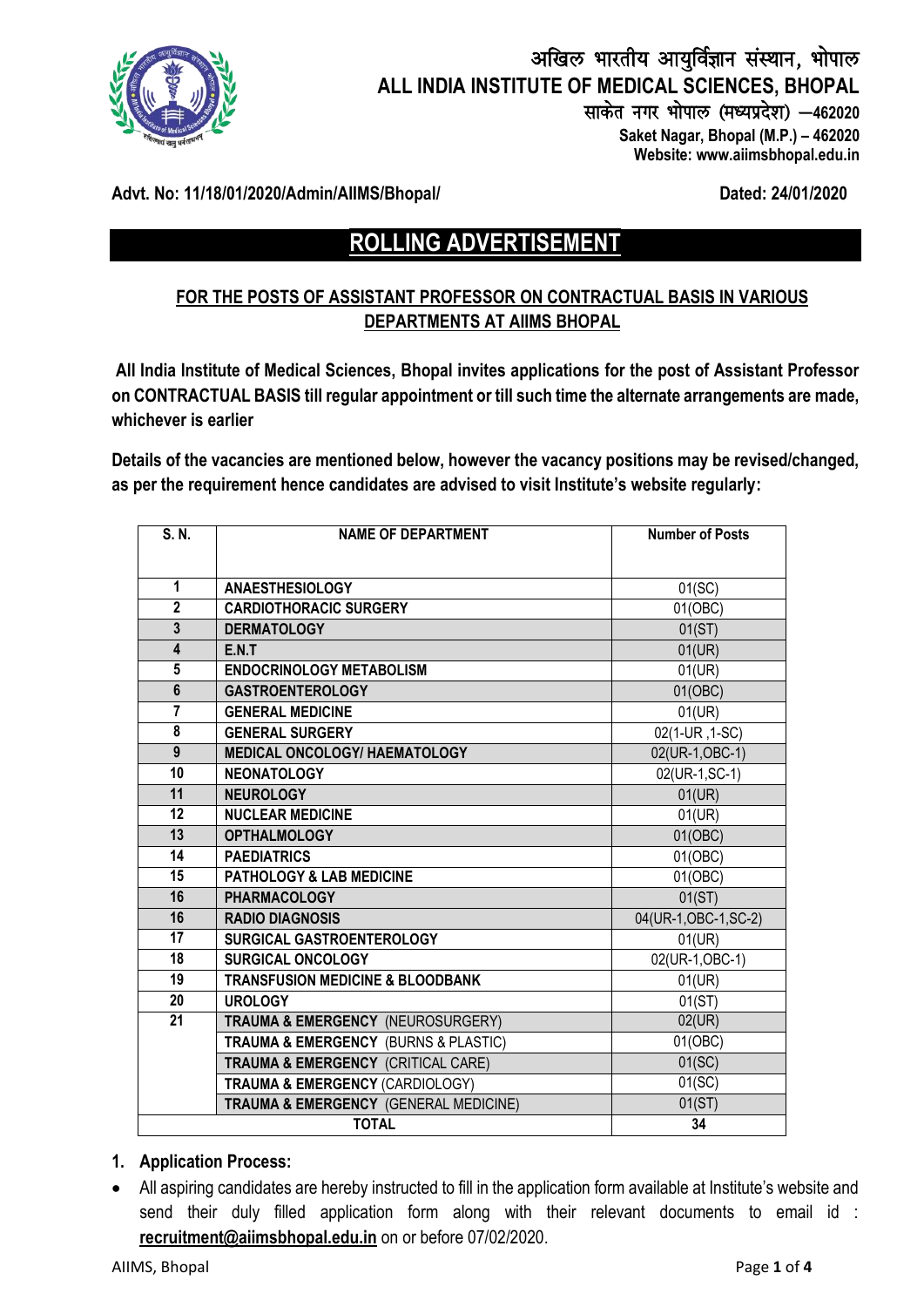• Interview shall be conducted only for those departments where Institute will receive applications.

## **2. Eligibility Conditions:**

| NAME OF THE POST: ASSISTANT PROFESSOR                                                                                                                                                                                                                                                                              |                                                                                                                                                                                                                                                                                                |  |  |
|--------------------------------------------------------------------------------------------------------------------------------------------------------------------------------------------------------------------------------------------------------------------------------------------------------------------|------------------------------------------------------------------------------------------------------------------------------------------------------------------------------------------------------------------------------------------------------------------------------------------------|--|--|
| <b>ELIGIBILITY CONDITIONS</b>                                                                                                                                                                                                                                                                                      |                                                                                                                                                                                                                                                                                                |  |  |
| <b>Essential for medical candidates (for General Discipline)</b>                                                                                                                                                                                                                                                   |                                                                                                                                                                                                                                                                                                |  |  |
|                                                                                                                                                                                                                                                                                                                    | 1. A medical qualification included in the I or II schedule or part II of the third schedule to the Indian medical<br>council Act of 1956 (Persons possessing qualifications included in part II of third schedule should also<br>fulfil the condition specified in section 13(3) of the Act.) |  |  |
| 2.                                                                                                                                                                                                                                                                                                                 | A postgraduate qualification e.g. MD/MS or a recognized qualification equivalent thereto in the respective<br>discipline/subject.                                                                                                                                                              |  |  |
| <b>Experience:</b>                                                                                                                                                                                                                                                                                                 |                                                                                                                                                                                                                                                                                                |  |  |
| Three years teaching and/or research experience in experience in a recognized institution in the subject of<br>speciality after obtaining the qualifying degree of M.D. /M.S. Or a qualification recognized equivalent thereto.                                                                                    |                                                                                                                                                                                                                                                                                                |  |  |
| <b>Essential for Super Speciality disciplines:-</b>                                                                                                                                                                                                                                                                |                                                                                                                                                                                                                                                                                                |  |  |
| 1.                                                                                                                                                                                                                                                                                                                 | A medical qualification included in the I or II schedule or part II of the third schedule to the Indian medical<br>council Act of 1956 (Persons possessing qualifications included in part II of third schedule should also<br>fulfil the condition specified in section 13(3) of the Act.)    |  |  |
| D.M. in the respective discipline/subject for medical super specialities and M.Ch. in the respective<br>2.<br>discipline/subject for surgical super specialities (2 years or 3 years or 5 years recognized course) Or a<br>qualification recognized equivalent thereto.                                            |                                                                                                                                                                                                                                                                                                |  |  |
|                                                                                                                                                                                                                                                                                                                    | <b>Experience:</b>                                                                                                                                                                                                                                                                             |  |  |
| One years teaching and/or research experience in a recognized institution in the subject of speciality after<br>obtaining the qualifying degree of D.M./M.Ch. (2 years or 5 years recognized course after MBBS) or<br>qualification recognized degree in D.M./M.Ch or qualification recognized equivalent thereto. |                                                                                                                                                                                                                                                                                                |  |  |
| <b>ESSENTIAL FOR NON-MEDICAL CANDIDATES</b>                                                                                                                                                                                                                                                                        |                                                                                                                                                                                                                                                                                                |  |  |
|                                                                                                                                                                                                                                                                                                                    | 1. Post graduate qualification e.g. Master degree in the discipline/ allied subject                                                                                                                                                                                                            |  |  |
|                                                                                                                                                                                                                                                                                                                    | 2. A doctorate degree of recognized university                                                                                                                                                                                                                                                 |  |  |
|                                                                                                                                                                                                                                                                                                                    | <b>Experience:</b>                                                                                                                                                                                                                                                                             |  |  |
| Three years teaching and/or research experience in the discipline/subject concerned after obtaining the<br>doctorate degree.                                                                                                                                                                                       |                                                                                                                                                                                                                                                                                                |  |  |
|                                                                                                                                                                                                                                                                                                                    | 3.<br><b>Important Notes:</b>                                                                                                                                                                                                                                                                  |  |  |
|                                                                                                                                                                                                                                                                                                                    | The above vacancies are provisional and subject to variation. The Director, AIIMS Bhopal reserves<br>a)                                                                                                                                                                                        |  |  |
|                                                                                                                                                                                                                                                                                                                    | the right to vary the vacancies including reserved vacancies as per the Govt. of India rules/circulars                                                                                                                                                                                         |  |  |
|                                                                                                                                                                                                                                                                                                                    | and requirements. The reservation is as per the roster provided by the Ministry of Health & Family<br>Welfare, Government of India.                                                                                                                                                            |  |  |
|                                                                                                                                                                                                                                                                                                                    | Experience and all other prescribed qualifications will be counted on date of interview, as and when<br>b)                                                                                                                                                                                     |  |  |

- conducted. c) The period of experience shall be counted after obtaining the prescribed qualification.
- d) The employment will be purely on contractual basis and under no circumstances are linked to regular appointments and cannot be regularized at any stage.
- e) The emoluments will be consolidated in nature as determined by the competent authority.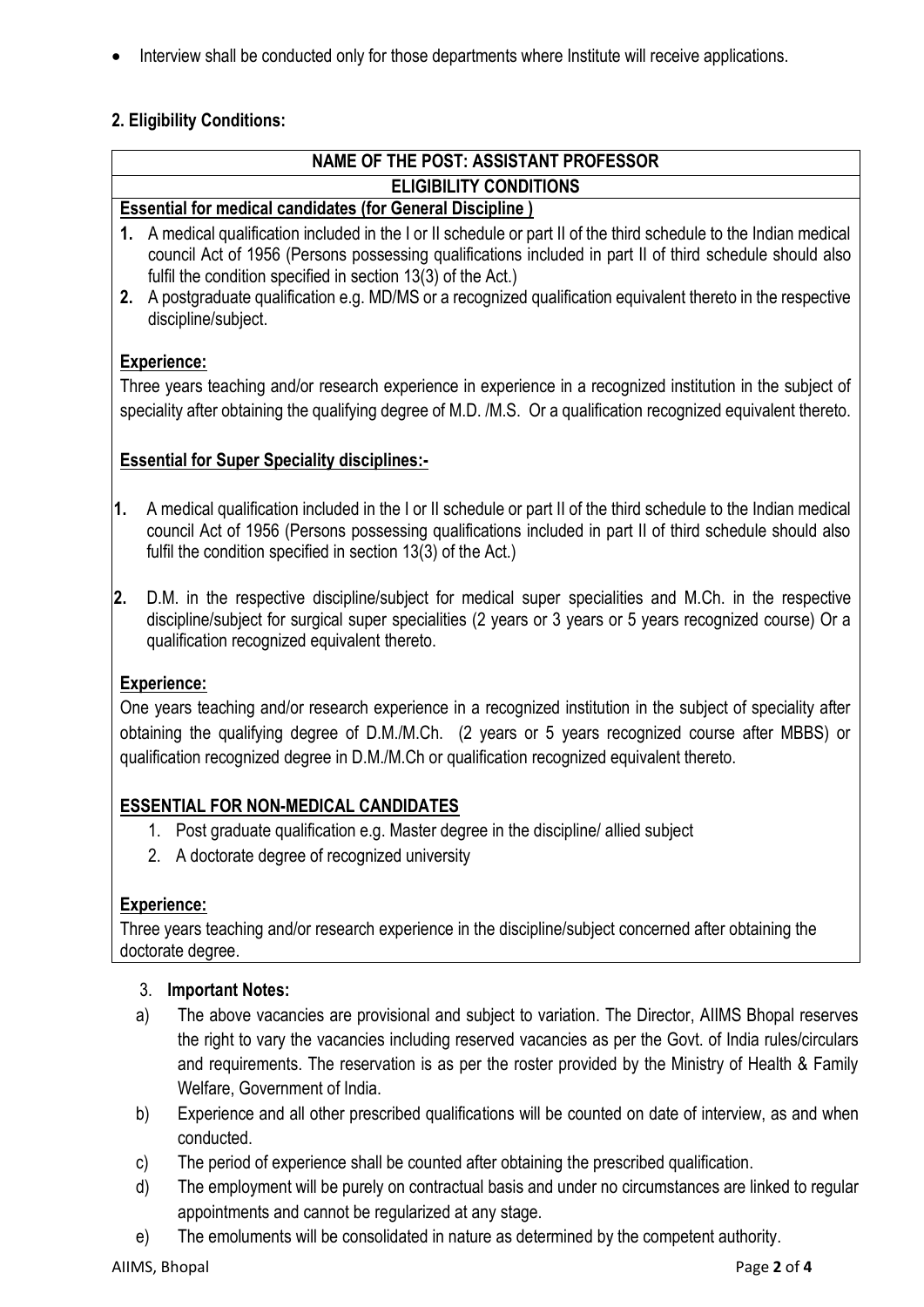- f) The appointment can be terminated by the competent authority any time before one year also, without assigning any reason thereof.
- g) Director, AIIMS Bhopal reserve the rights to cancel the advertisement at any point of time without prior notice or fill up less number of posts as advertised depending upon the institutional requirements.

## **4. Remuneration (Consolidated):**

**Assistant Professor - Rs. 1, 00,000/- per month.**

## **5. Application Fees**:

- The application fee for General/OBC category Rs. 2,000/-.
- Fees to be paid by Demand Draft only in favour of **"DIRECTOR AIIMS Bhopal"**
- No application fee for SC/ST/PwD Candidates.
- Fee once remitted will not be refunded.
- **6. From other Institute:** Those who are working in Central/State Government/Semi Government/ Autonomous body have to submit "No Objection Certificate" from their respective organization at the time of interview, failing which the candidature may be rejected.

## **7. Age Limit:**

- Not exceeding 50 (Fifty) years as on the date of interview**.**
- Age relaxation to other categories of the candidates will also be applicable as per the DoPT instructions.
- Candidates applying under any of the reserved category posts, viz. SC/ST/OBC/PwD will be considered subject to Caste/Disability Certificate issued by the Appropriate/Competent Authority on the prescribed format. Community should be clearly and legibly mentioned in the Certificate.
- OBC candidate's eligibility will be based on the caste(s) borne in the Central List of Government of India. OBC candidate(s) should not belongs to Creamy Layer and their sub-caste should be match with the entries in Central List of OBC, failing which their candidatures will not be considered under any of the applied reserved category post(s).

| S. No. | Category                                     | Age Relaxation permissible beyond the<br>upper age limit |
|--------|----------------------------------------------|----------------------------------------------------------|
|        | SC/ST                                        | 05 Years                                                 |
|        | <b>OBC</b>                                   | 03 Years                                                 |
|        | PwD                                          | 10 Years                                                 |
| 4      | Government Servant (As per DoPT instruction) | 05 Years                                                 |

- Only such persons would be eligible for reservation under PwD quota in service/posts who suffer from not less than 40% of physical disability. Person who wants to avail the benefit of reservation would have to submit a Disability Certificate as issued by a Competent Authority in prescribed format.
- Reservation for Economically Weaker Sections (EWSs) shall be applicable as per Govt.of India policy Office Memorandum No. 36039/1/2019-Estt (Res) DoPT dated 19thJanuary,2019 and 31st January, 2019.
	- *8.* **Place of Interview:** The interviews will be held at Medical College **AIIMS, BHOPAL**, *No TA/DA will be paid for appearing in the interview.*
	- 9. **Shortlisting**: After scrutiny/ verification of the documents as per eligibility criteria/ conditions, **only eligible candidates may appear before the selection committee for interview.** Candidates who report for interview must bring printed copy of the application form, No Objection Certificate from the